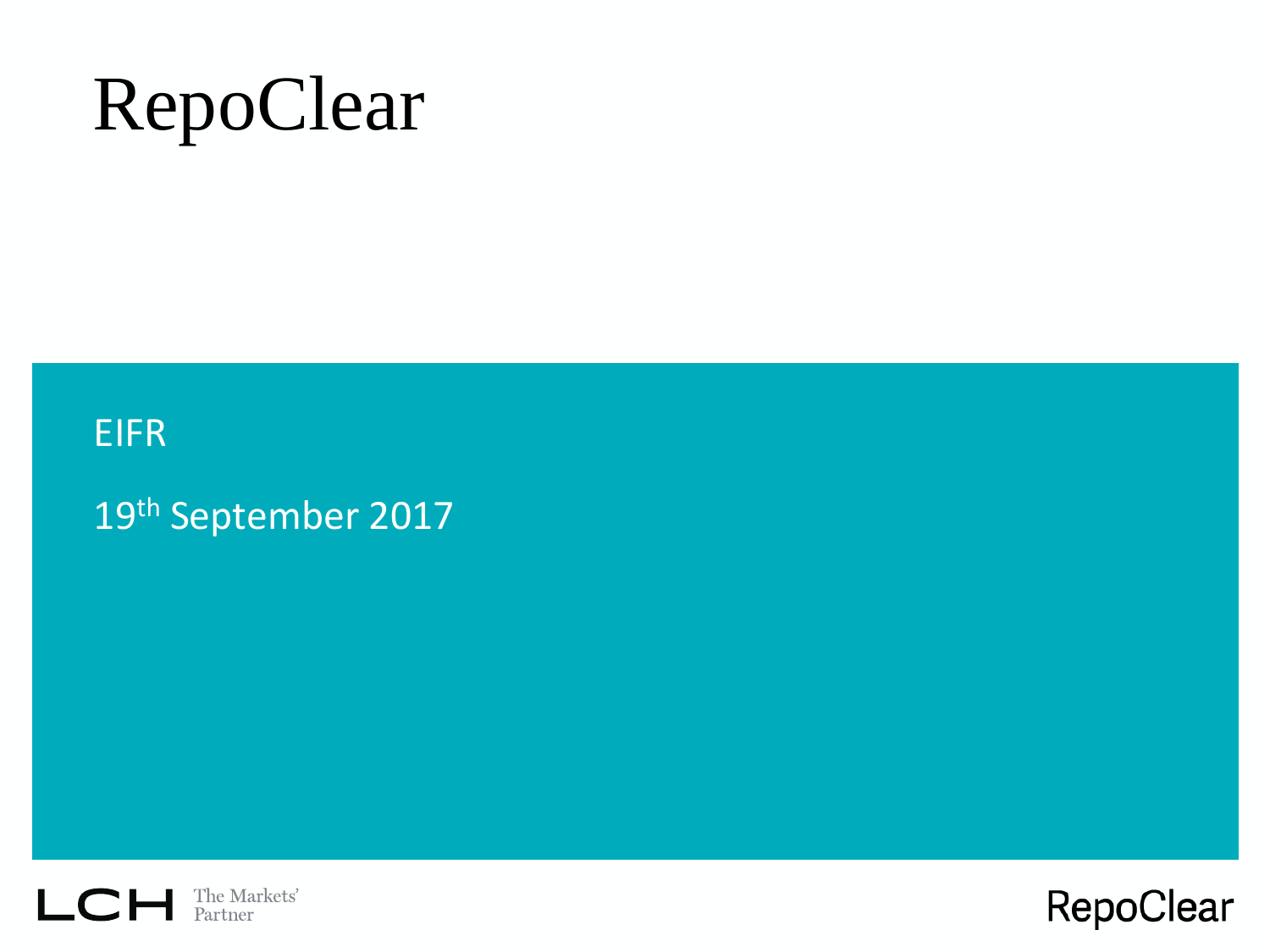### Our Services & Products

| <b>LCH SA</b>                                                                                                                                                                              |
|--------------------------------------------------------------------------------------------------------------------------------------------------------------------------------------------|
| <b>RepoClear SA</b>                                                                                                                                                                        |
| 5 European government bond markets cleared<br>France, Italy, Spain, Germany and Belgium*<br>Interoperable link operated for Italian government bond market segment between LCH SA and CC&G |
| €GCPlus<br>General Collateral clearing service of Euro cash liquidity supported by two standardised baskets based on ECB eligible<br>securities                                            |
|                                                                                                                                                                                            |
| Key features:<br>Anonymous trading via electronic platforms or bilaterally via voice broker or inter-office                                                                                |

- Clearing of eligible cash bond and repo transactions
- Multi-lateral netting of all settlement obligations

#### *\* Launched in Nov.2017*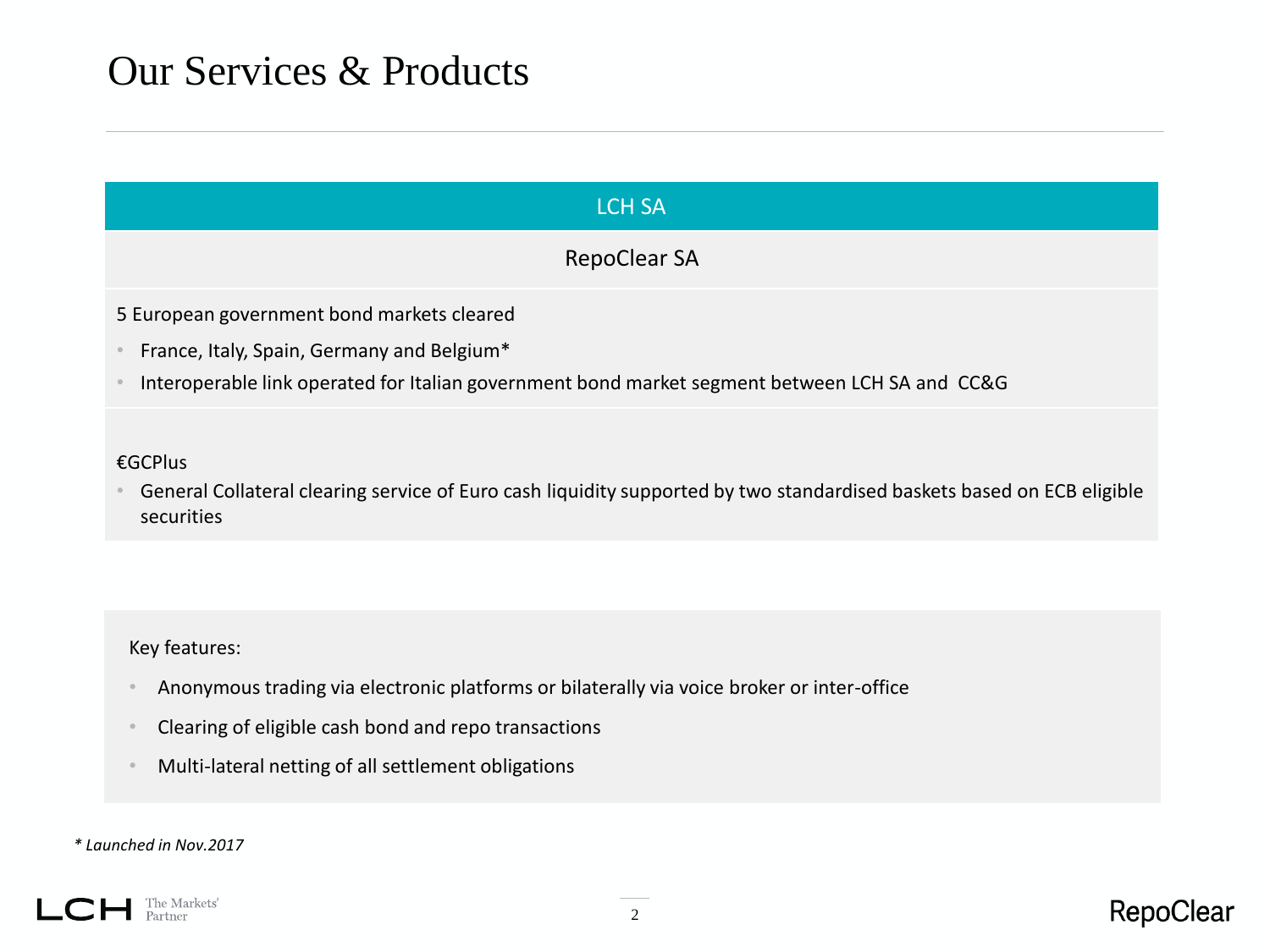### Unique Horizontal Trade Capture Model



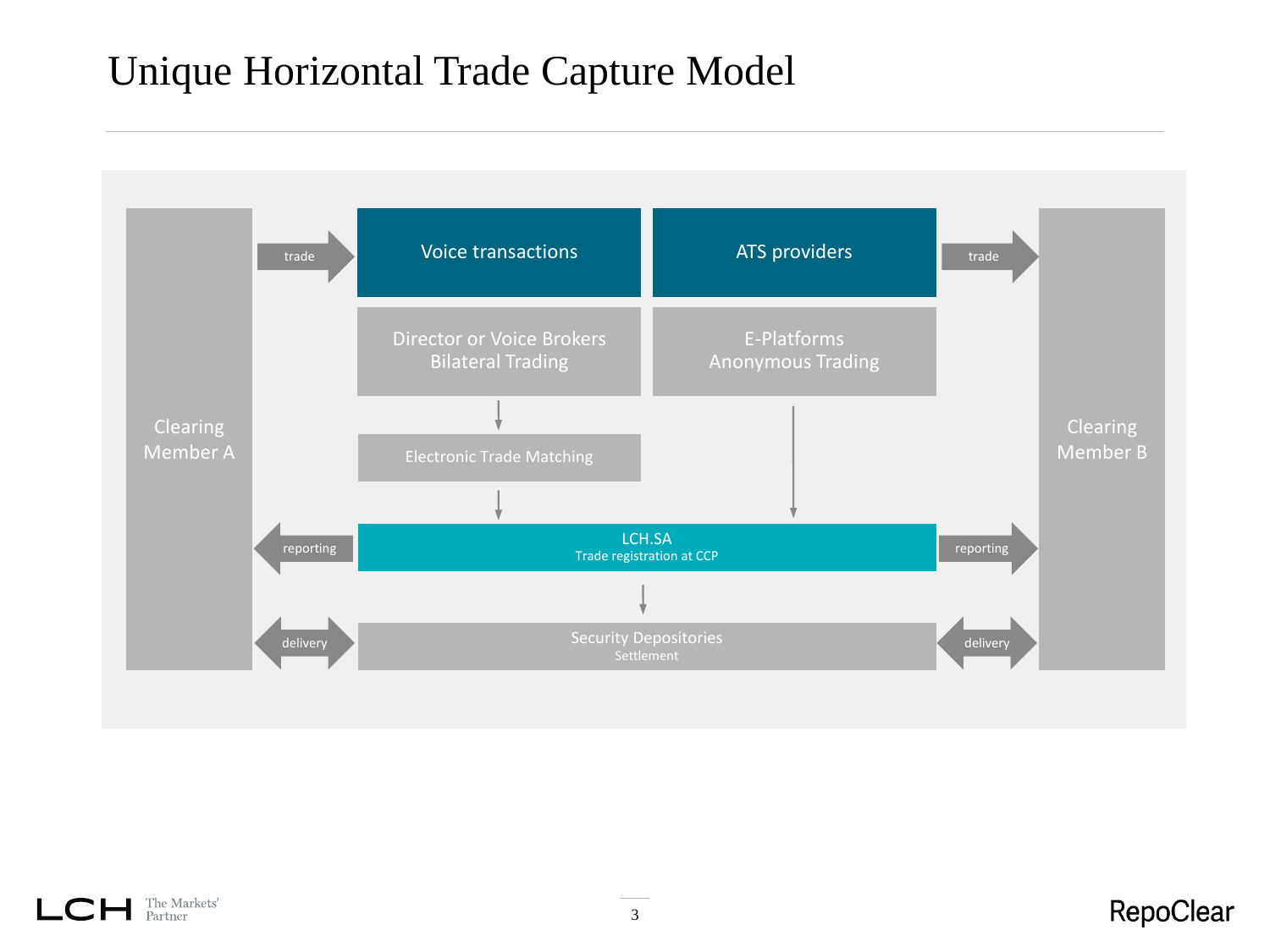### Our Services & Products

| <b>Trading</b>               | Anonymous via e-platforms               | Counterparty                  | Covered by Margin & Default Fund |
|------------------------------|-----------------------------------------|-------------------------------|----------------------------------|
| Flexibility                  | Voice broker and direct                 | Exposure                      |                                  |
| Settlement<br><b>Netting</b> | Reduced settlement flow, risk and costs | <b>Netting</b><br>Opportunity | Facilitate balance sheet netting |
| <b>Risk</b>                  | Leading independent risk and default    | <b>STP</b>                    | Reduced manual intervention      |
| Management                   | management                              |                               | Scalable & efficient             |



The Markets' Partner L CI

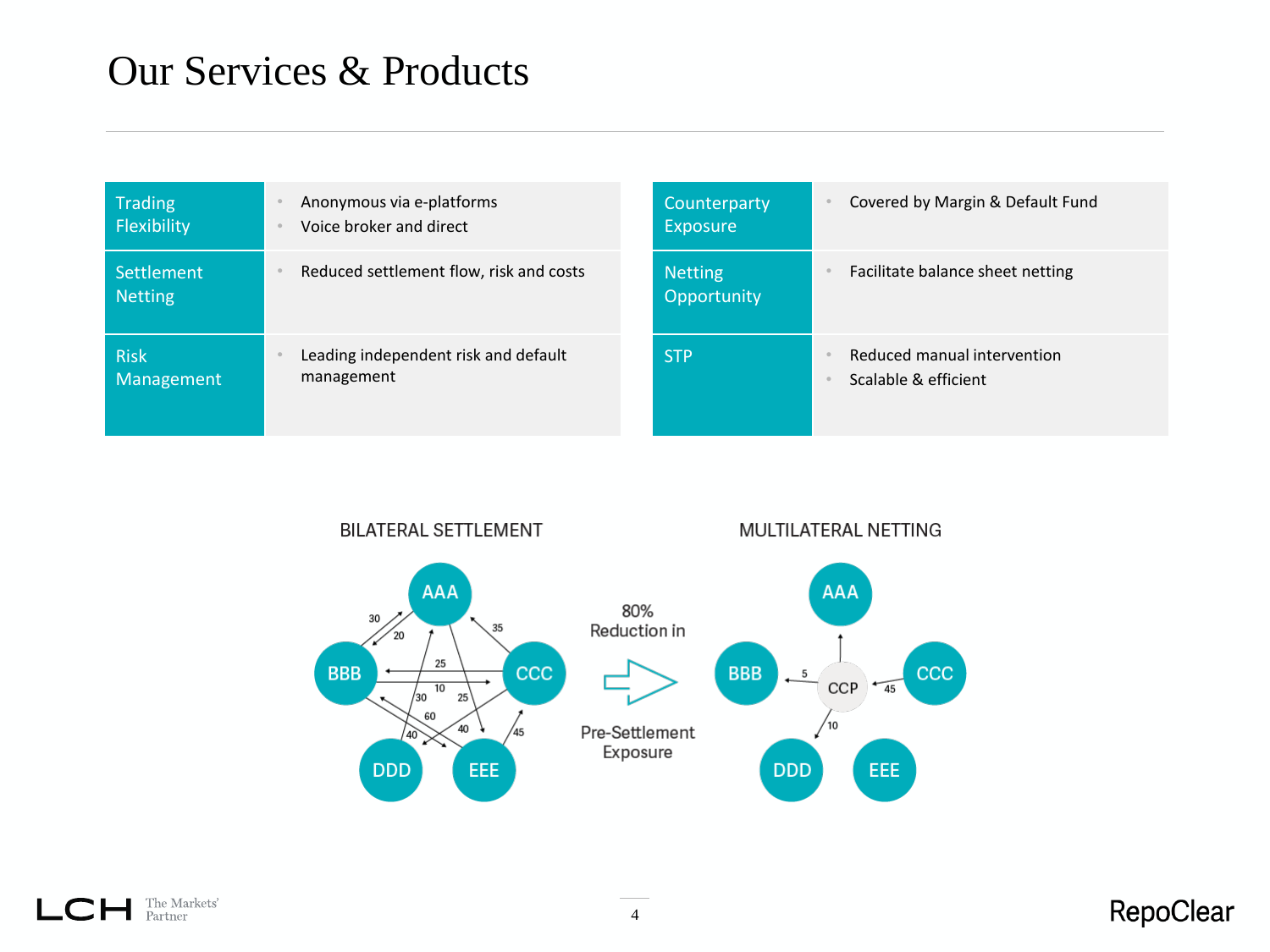### Repo cleared – EU market overview

#### Focus on Repo Regulation

#### **Regulatory changes are setting challenges for market participants...**

- **Recent regulatory reforms** are changing bank capital drivers.
- The costs incurred by bank intermediation activities impact Repo :
	- Widening financing spreads
	- Reductions in liquidity

#### **... and are driving a complete change in the Repo market...**

- **Buy side customers** are seeking alternative execution
- **Banks** are seeking to reduce their balance sheet

#### Securities Financing market $(1)$



#### **High potential for Repo clearing**

*(1) LCH estimation*

#### **These changes in the Repo market represent a major business opportunity for the Paris place and LCH.SA**

- Securing the current inter bank business by opening other € debts
- Leveraging on the strong interbank position LCH.SA has on the sovereign Repo market to on-board buy-side customers.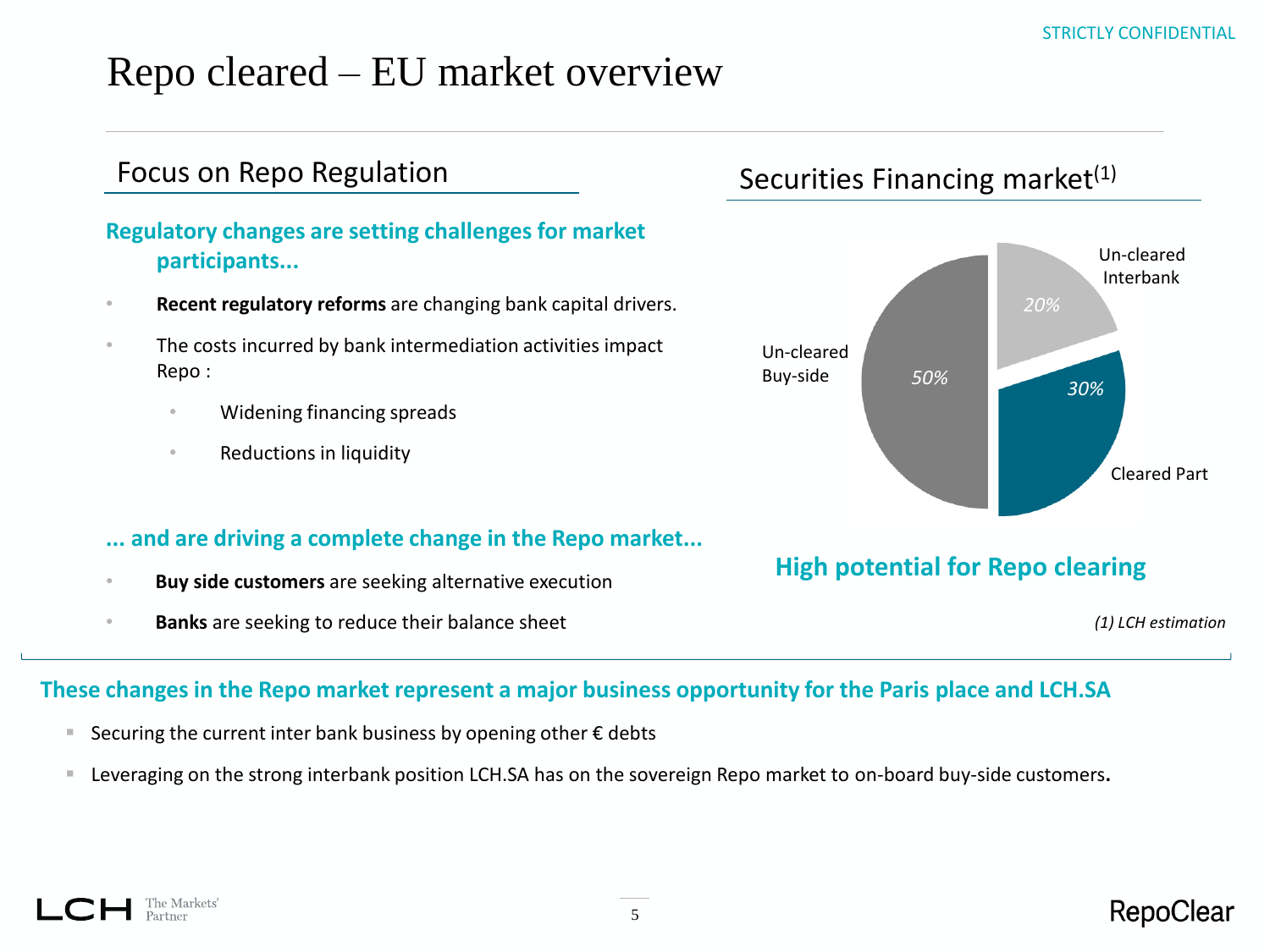### Extension of RepoClear SA Service

**Expansion of RepoClear SA** is linked to building greater opportunities for members and prospects through **availability of all LCH Euro business in a single entity:**

- 1. Single CCP connection and infrastructure for those trading Euro Debt
- 2. Potential to reduce settlement connections in context of T2S
- 3. Greater opportunities for EUR based products and services located within Eurozone
- 4. Greater balance sheet netting opportunities
- 5. Potential for country offsets creating IM reduction
- 6. Fewer DF contributions and potential reduction in overall contribution for Fixed Income business



#### **German debt clearing in LCH SA was successfully launched Q1 2017**

#### **Next Step: November '17, adding the Belgium debt to the LCH SA clearing service**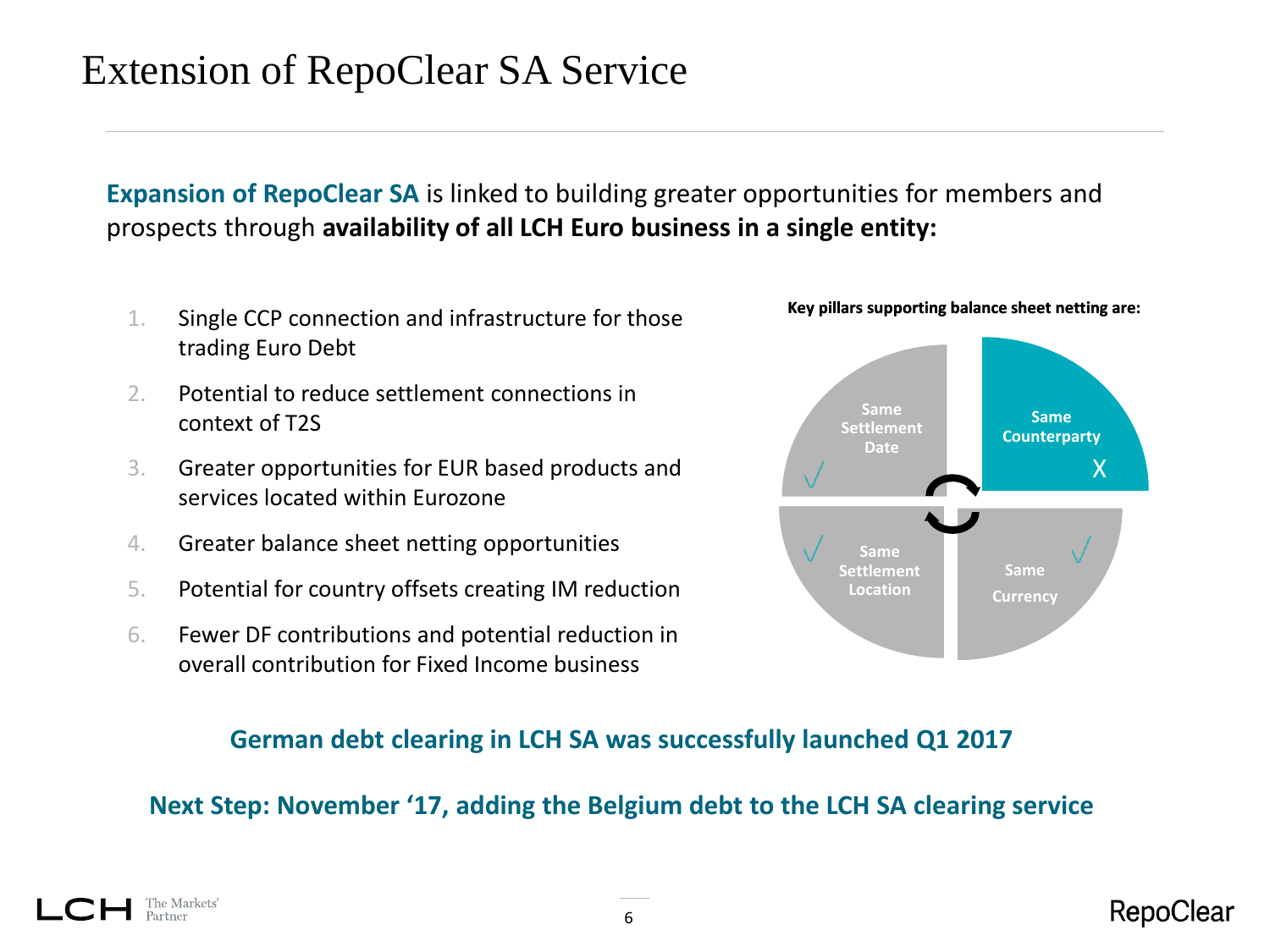### Extension of RepoClear SA Service



The Markets' L C.E Partner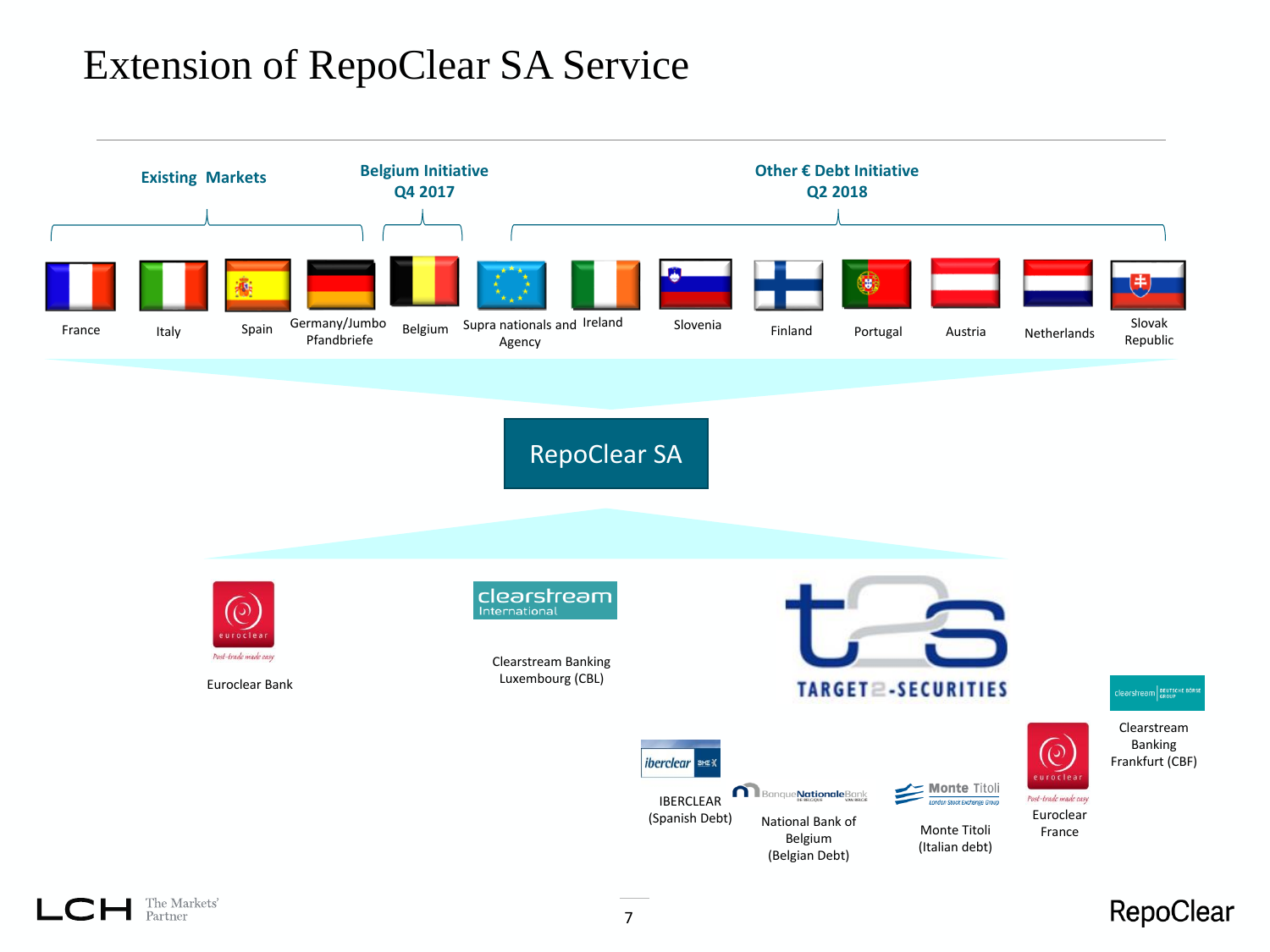## €GCPlus – An innovative Solution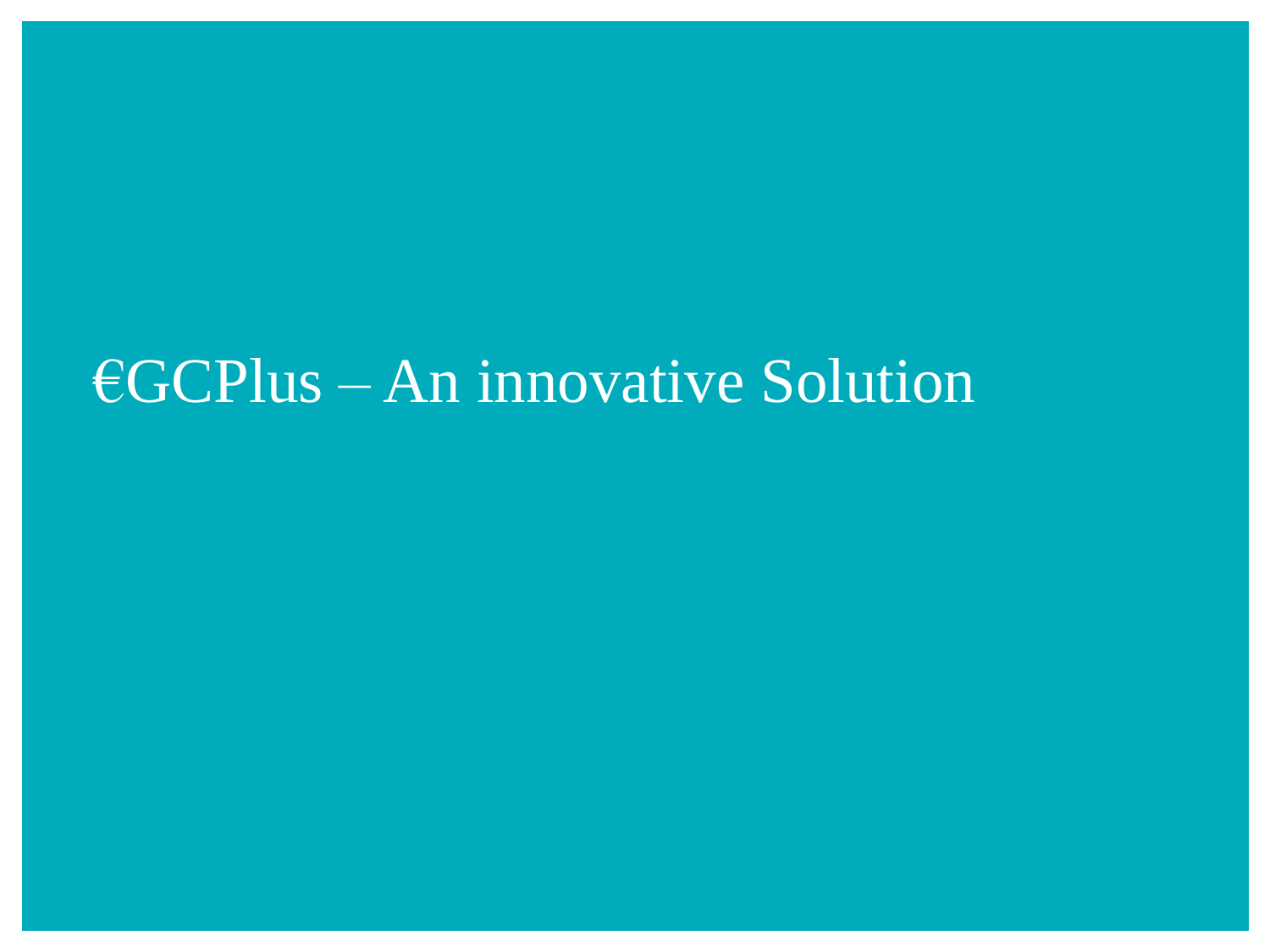### €GCPlus - An Innovative Solution



- **1. €GCPlus – a new secured market in Europe based on the largest pool of collateral in Europe: Euroclear pool.**
- 2. Secured euro cash funding with standardized baskets of collateral using Triparty repo Services.
- 3. Anonymous or bilateral trading with netting exposure by LCH SA, offering robust risk and default management.
- 4. Embedded within a fully interoperable collateral system between Euroclear Bank and Euroclear France / ESES giving access to a large counterparty base.
- 5. Optimum liquidity management.
- 6. DVP settlement throughout the chain.

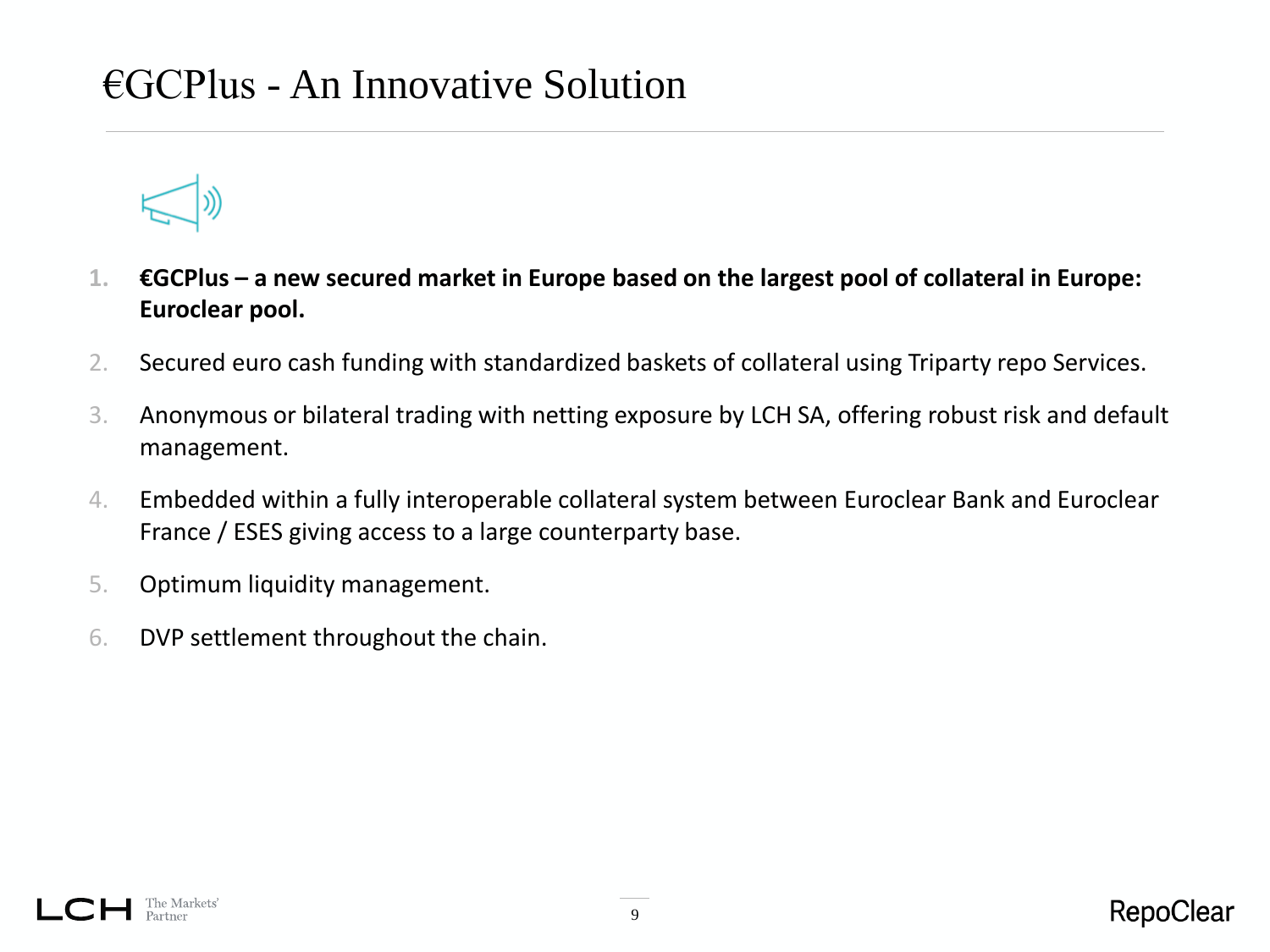#### €GCPlus clearing participants



The Markets'

#### RepoClear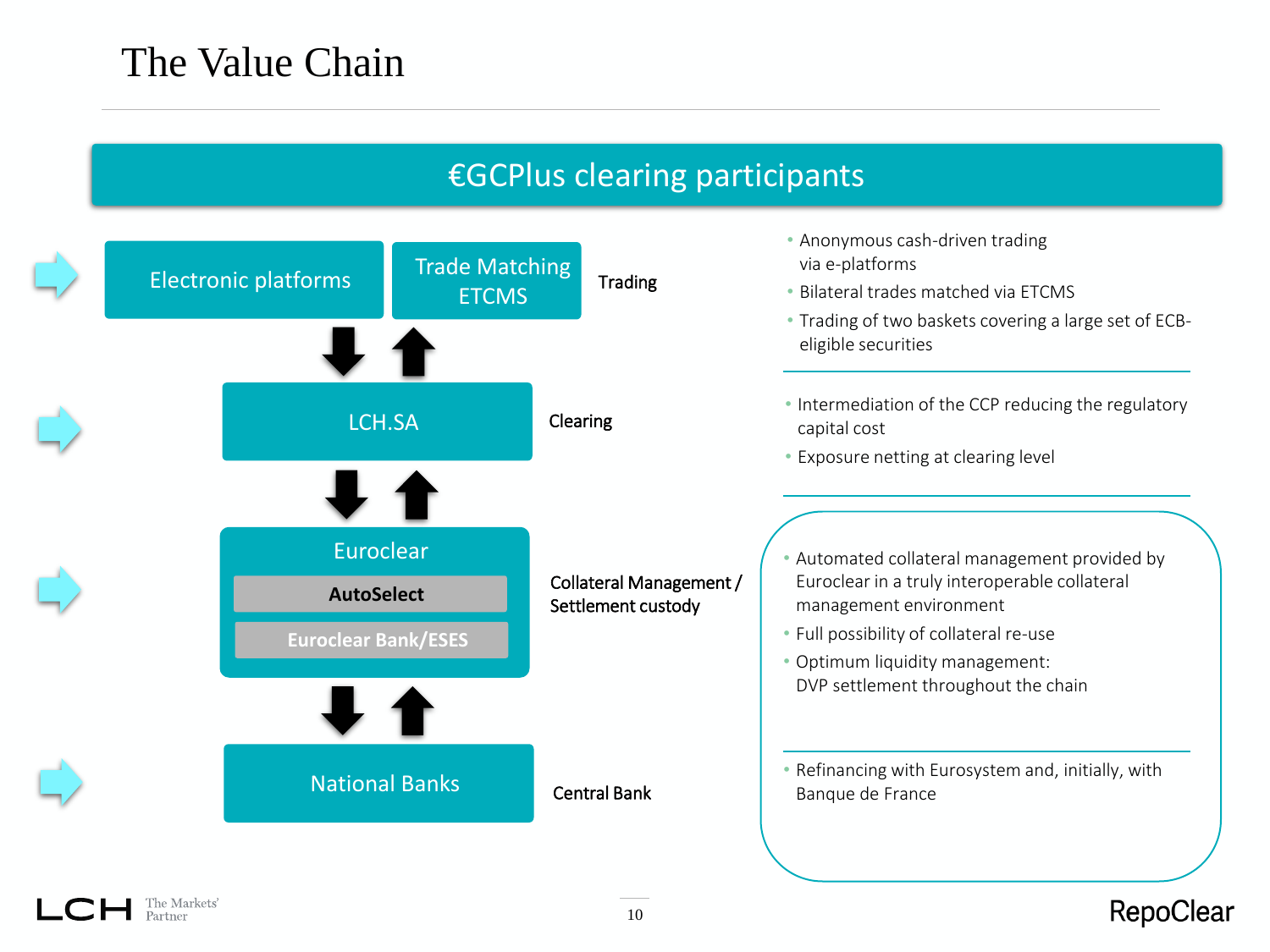|         | Repo rate                    | Fixed                                                    |
|---------|------------------------------|----------------------------------------------------------|
|         | Maximum term                 | 2 years                                                  |
|         | Minimum term                 | 1 day                                                    |
|         | <b>Start Date</b>            | Same Day(Min) to 30 Days(Max)                            |
| €GCPlus | Repo rate accrual convention | Exact/360                                                |
|         | Repo interest paid           | Return date                                              |
|         | Minimum contract size        | €1 million                                               |
|         | Order books                  | <b>BrokerTec</b><br><b>MTS</b><br>tpREPO<br><b>ETCMS</b> |

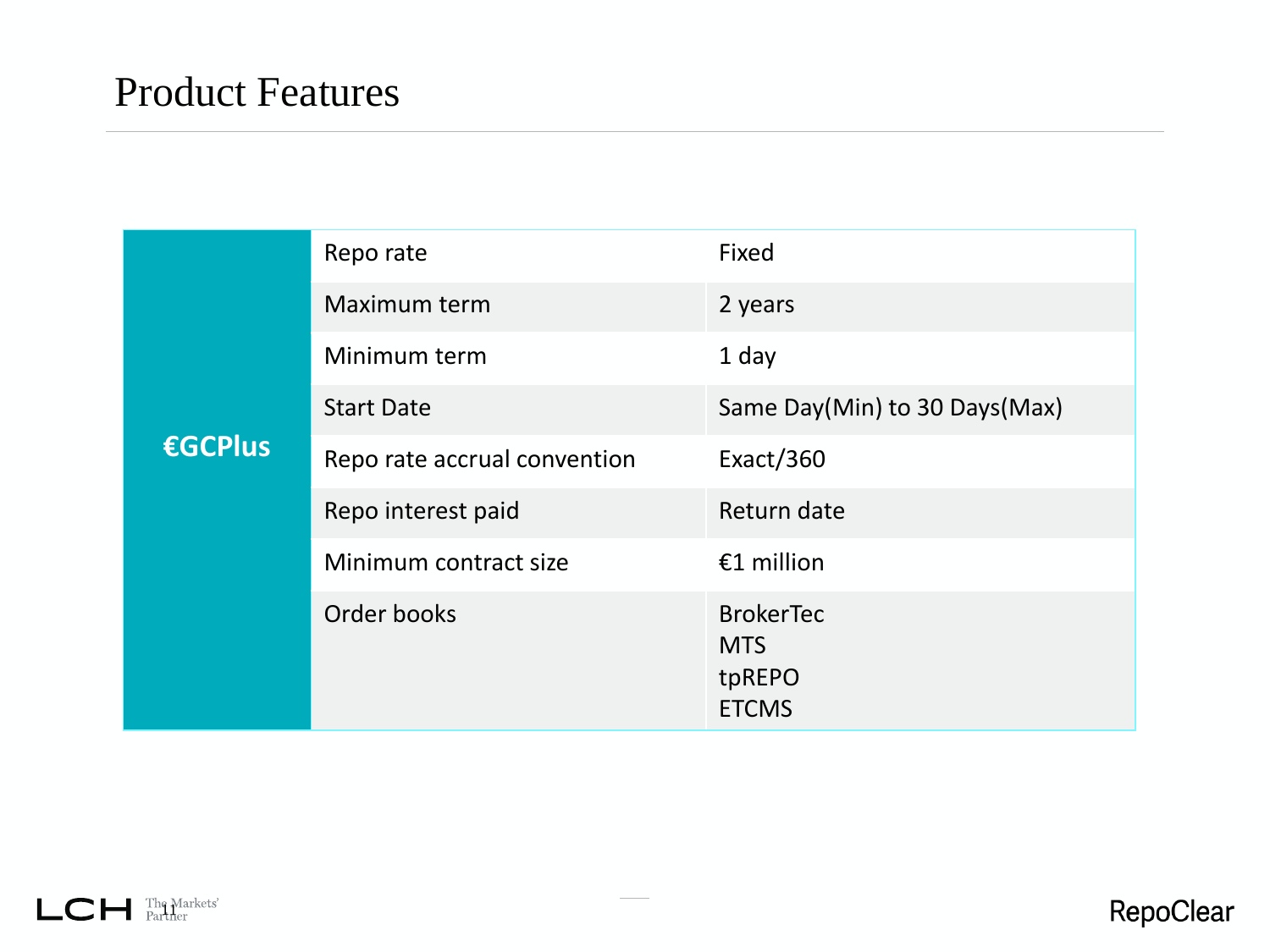### Two Collateral Baskets

*Baskets based on liquid income instruments eligible for the Euro system's monetary operations* 

**Basket 1 – LCHC EURO-GCPLUS LCR EQUIVALENT XS0708254148**

- High Quality Liquid Assets
- ECB liquidity classes L1A, L1B, L1C
- Issuance rating higher than A- (govies) AA- (other)

Basket 2 – LCHC EURO-GCPLUS ECB RESTRICTED XS0708254817

- Larger spectrum of ECB eligible assets
- ECB liquidity classes L1A, L1B, L1C, L1D
- Issuance rating higher than BBB-

**Eligibility criteria be managed by Euroclear to ensure liquidity**

**Concentration limits for optimum diversification**

**LCH risk management using purpose-built credit scoring tools**

The Markets'